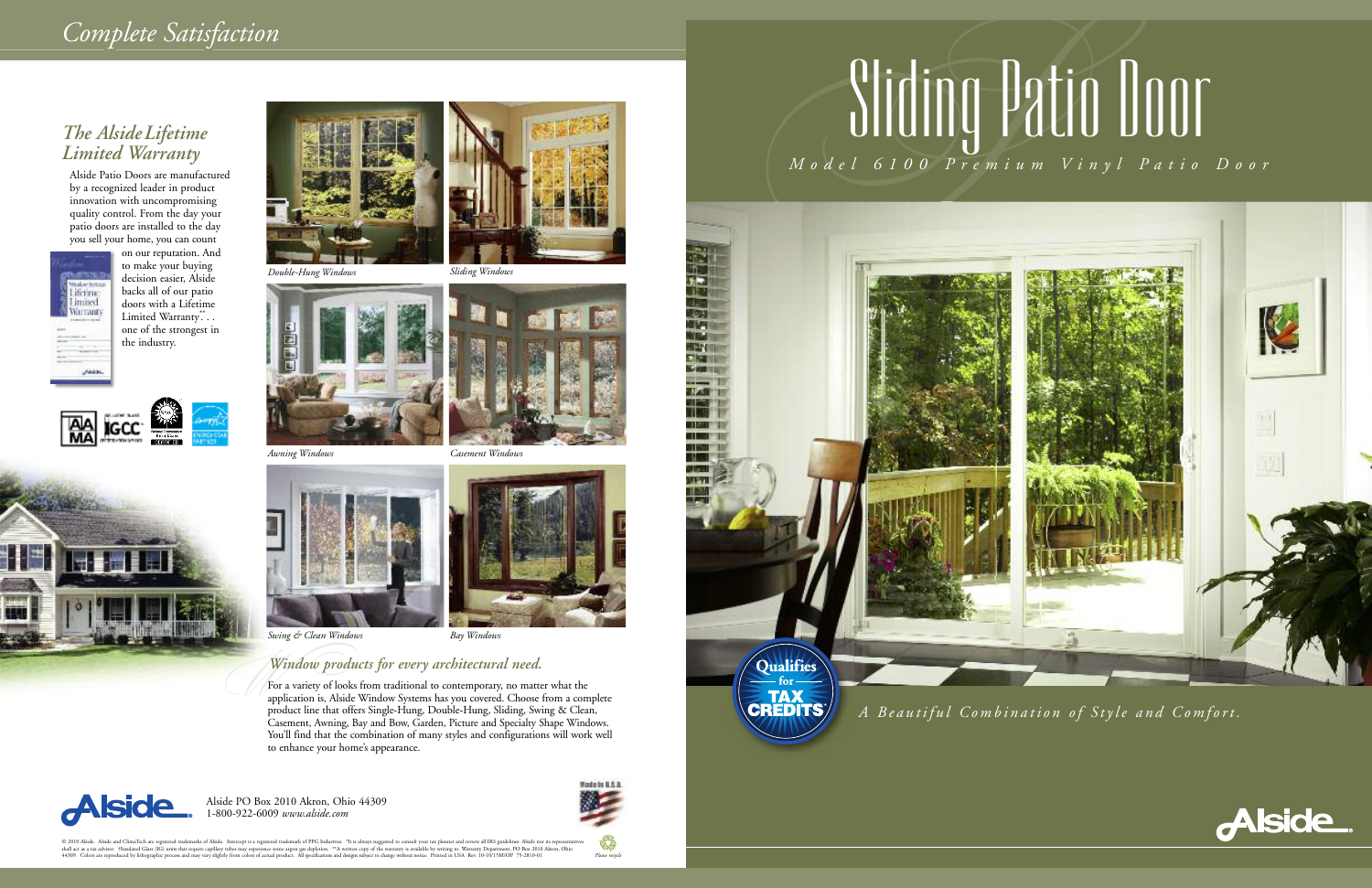#### *PPlus these additional features:*

- Triple-screw, butt-joint frame construction offers maximum strength, with no drafty gaps at corners.
- Double weatherstripping and vinyl bulb seal provide superior weather resistance.
- Heavy-duty fiberglass screen with aluminum frame features an adjustable independent wheel system in all four corners and a controlled, spring-tension system for smooth sliding without derailment.
- Available in a 2-lite style in 5', 6', 8' and Wisconsin-style widths; a 3-lite style in 9' and 12' widths; and a 4-lite style in 12' width, with center panels that open to each side.
- Patio doors are available in white or beige with optional light oak, dark oak, foxwood or cherry woodgrain interior window finishes. A white woodgrain interior is also offered with a beige exterior only.

#### *E Enhance your Patio Doors with these options:*

- ClimaTech<sup>®</sup> insulated glass package options featuring Low-E glass and PPG Intercept ® Warm-Edge Spacer System for enhanced insulating performance.
- Five interior woodgrain finishes.
- Colonial, contoured or brass grids.
- Specialty V-grooved glass panels.
- Keyed exterior lock.
- Interior vent foot lock.
- Brass interior handset.

*AAlside <sup>6100</sup> Series Patio Doors offer many features to complement your home. Solid construction and easy-glide operation ensure years of exceptional, maintenance-free performance.*



*2*



## *Combine Indoor and Outdoor Living State-of-the-Art Performance*

*1. Mainframe and sash extrusions will never chip, peel, crack or warp.* Made with premium raw materials, the vinyl color is formulated throughout so the beautiful luster lasts.

*2.White pine wood mainframe substructure,* combined with vinyl cladding, provides an effective thermal barrier.

*3.Vertical sash components* are metal-reinforced for added structural strength.

*4. Extra-deep weatherstripped integral interlocks at meeting stiles* for added protection against air infiltration.

*5.Insulated glass unit featuring double-strength glass* with optimal air space improves year-round performance.

*6.Dual durometer glazing system* absorbs shocks and offers extra weather protection.

*7. Structural composite roller system* ensures quiet and easy operation of the door panel.

*8. Low-profile, anodized aluminum sill cover* for added strength and durability.



*your home's ambience to the great outdoors, visually expanding and brightening any room. And the expanded glass area means added light – so every season is even more enjoyable.*



- 
- 
- 
- 
- 
- 
-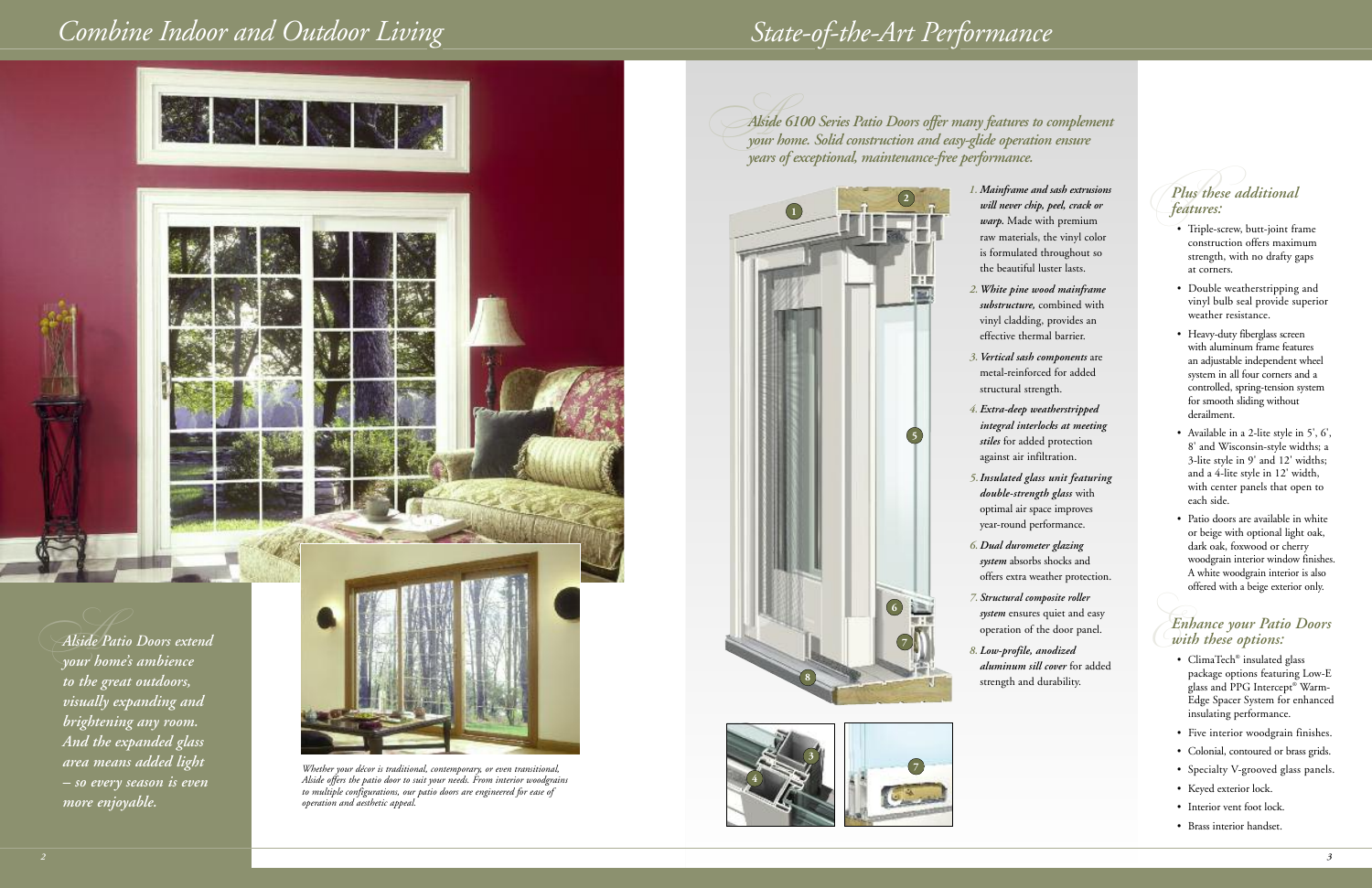For maximum energy savings, upgrade your Alside Patio Door with a ClimaTech insulating glass package, featuring Low-E glass, argon gas and the PPG Intercept Warm-Edge Spacer System. The superior thermal performance of this insulating glass unit can help lower your energy costs while further reducing the consumption of fossil fuels. Many ClimaTech insulating glass packages meet the latest ENERGY STAR® requirements. Consult your window professional for the optimal glass package required for your home and climate zone.

#### *What makes the ClimaTech insulated glass package so effective?*

Since over 90% of a patio door is glass, substantial heating and cooling savings come from improved glass performance.

## *G Go Green*

- Our combination of UV-filtering Low-E glass, argon gas and the Intercept Warm-Edge Spacer System dramatically enhances energy efficiency. Together they can cut the damaging effects of the sun, which can lead to the fading of carpets, curtains and furniture, by an additional 72% over clear insulated glass units.
- In winter, a warmer glass temperature is maintained, increasing the R-Value by an additional 104%.
- In summer, up to a 49% reduction in solar heat gain helps cut airconditioning costs.



*Alside offers a variety of ENERGY STAR qualified products. Consult your window professional for the optimal glass package required for your home and climate zone.*



Exceptionally energy-smart and weathertight, Alside Patio Doors and Windows not only reduce fuel consumption needed to heat and cool homes, they also boast a long service life and achieve optimal material use and minimal waste in production. Virtually all in-plant vinyl scrap is recycled into other useful products, further reducing the environmental impact of waste. And because vinyl never needs to be painted, it helps eliminate paint, stain and other maintenance-related products from entering the waste stream or releasing volatile organic compounds (VOCs) into the atmosphere. Vinyl patio doors and windows also are eco-friendly because vinyl resin is

derived largely from common salt – a sustainable and abundant natural resource! 1



*1 Source: A Clear View – Vinyl Windows and the Environment. American Architectural Manufacturers Association (AAMA) & The Vinyl Institute (VI). March 2007*

*USGBC and related logo is a trademark owned by the U.S. Green Building Council and is used by permission.*



Another critical NFRC test is for Solar Heat Gain Coefficient (SHGC). This procedure measures how well a product blocks heat caused by sunlight. Again, the lower the number, the less solar heat the window transmits into the home. The above chart clearly shows how the performance of Alside Patio Doors can be enhanced with the addition of various ClimaTech insulated glass packages.

#### *ClimaTech. . .your solution for increased window performance.*

Our optional ClimaTech insulated glass packages combine multi-layered low-emissivity (Low-E) glass, argon gas† and the PPG Intercept Warm-Edge Spacer System. ClimaTech is up to 40% more energy efficient than most other Low-E or Mid-E glass systems and provides more than twice the energy efficiency of clear glass units.

Alside Patio Doors with ClimaTech can exceed the performance requirements set forth by the U.S. Department of Energy in conjunction with the National Fenestration Rating Council (NFRC) test criteria.

One of the most critical NFRC tests measures the rate of heat loss through a window or door (U-Factor). The lower the U-Factor, the better the product is at resisting heat flow, which results in a product with a greater insulating value.



*Low-E glass filters long-wave radiation from the sun. This reduces solar heat gain from the summer sun, helping to keep your home cooler.*



*Low-E glass takes on a new duty in winter months. It lets warm solar rays into your home preventing indoor heat from escaping.*



| Model 6102<br>Glass Performance Comparison* |          |             |
|---------------------------------------------|----------|-------------|
|                                             | U-Factor | <b>SHGC</b> |
| Clear Glass                                 | 0.47     | 0.57        |
| ClimaTech                                   | 0.31     | 0.29        |
| ClimaTech Elite                             | 0.30     | 0.20        |
| ClimaTech TG2                               | 0.24     | 0.25        |
| *Whole door values.                         |          |             |

## *ClimaTech* ® *High-Performance Insulated Glass Packages An Eco-Friendly Choice*

## *PPerformance Options*

#### *Make your home an energy miser. It's easy!*

#### *Qualifies for Tax Credits!*

#### *Take advantage of temporary tax credit incentives.*

When you purchase new products that meet energy efficiency guidelines you may be eligible to take advantage of temporary tax credit incentives. Alside 6100 Series Patio Doors with various ClimaTech insulating glass packages may qualify for valuable tax savings. Please see your Alside Sales Representative for more information and visit *www.energy.gov/taxbreaks.htm* for complete details.